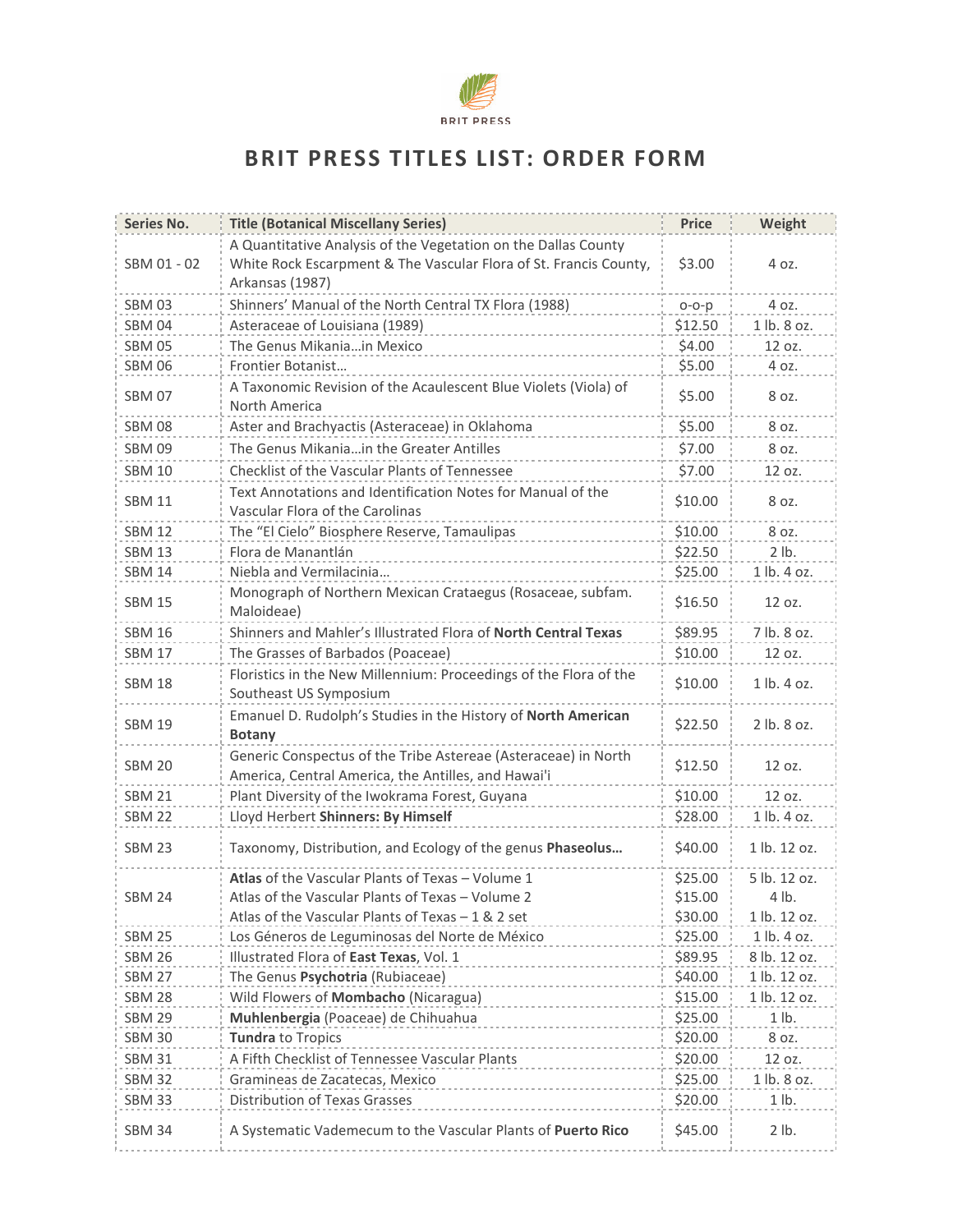| <b>SBM 35</b> | An Agreeable Landscape                                                                                                      | \$30.00   | 1 lb. 8 oz.     |
|---------------|-----------------------------------------------------------------------------------------------------------------------------|-----------|-----------------|
| <b>SBM 36</b> | Annotated Checklist of the Vascular Plants of Alabama                                                                       | \$18.00   | $1$ lb.         |
| <b>SBM 37</b> | Mosses of Madre de Dios, Peru (2011)                                                                                        | \$20.00   | 12 oz.          |
| <b>SBM 38</b> | The Ferns and Lycophytes of Texas (2014)                                                                                    |           | 3 lb.           |
| <b>SBM 39</b> | The Hunter-Gatherer Within (2013)                                                                                           | \$25.00   | 1 lb. 8 oz.     |
| <b>SBM 40</b> | Wildflowers and Grasses of Virginia's Coastal Plains (2013)                                                                 | $O-O-p$   |                 |
| <b>SBM 41</b> | Flora of Colorado (2013)                                                                                                    | \$65.00   | 3 lb.           |
| <b>SBM 42</b> | Plant Guide Maritime Succulent Scrub Region, NW Baja, CA,<br>$o-o-p$<br>Mexico (bilingual) (2015)                           |           | 1 lb. 4 oz.     |
| <b>SBM 43</b> | Guide to the Vascular Flora of Howell Woods (2015)<br>\$20.00                                                               |           | 1 lb. 12 oz.    |
| <b>SBM 44</b> | A Systematic Vademecum to the Vascular Plants of Sint Eustatius<br>(2017)                                                   | \$25.00   | $1$ lb.         |
| <b>SBM 45</b> | Guide to the Vascular Flora of Kitty Hawk Woods (2016)                                                                      | \$30.00   | 1 lb. 8 oz.     |
| <b>SBM 46</b> | Unique Plants and Animals of the Baja California Pacific Islands<br>(2017)                                                  | \$20.00   | $1$ lb.         |
| <b>SBM 47</b> | The History of Lancetilla Botanical Garden, Honduras (2017)                                                                 | \$17.95   | $1$ lb.         |
| <b>SBM 48</b> | Lichen Study Guide for Oklahoma (2017)                                                                                      | \$25.00   | $1$ lb.         |
| <b>SBM 49</b> | Flowering Plants of Trans-Pecos Texas and Adjacent Areas (2018)                                                             | \$85.00   | 8 lb.           |
| <b>SBM 50</b> | A Naturalist's Guide to Plant Communities of Pacific Northwest<br>Dune Forests and Wetlands (2019)                          | \$25.00   | 2 lb.           |
| <b>SBM 51</b> | Guide to the Vascular Flora of Picture Creek Diabase Barrens<br>Granville County, North Carolina, U.S.A. (2019)             | $O-O - D$ |                 |
| <b>SBM 52</b> | The Sunflower Family: A Guide to the Family Asteraceae of the<br>Contiguous United States (2019)                            | \$45.00   | 3 lb.           |
| <b>SBM 53</b> | Drosera of New Jersey Pinelands, U.S.A. (2020)                                                                              | \$35.00   | 1 <sub>1</sub>  |
| <b>SBM 54</b> | Guide to the Vascular Flora of Buxton Woods, Dare County, North<br>Carolina, U.S.A. (2020)                                  | \$35.00   | 1 <sub>1</sub>  |
| <b>SBM 55</b> | A Systematic Vademecum to the Vascular Plants of Saba (Oct<br>2021)                                                         | \$25.00   | 1 <sub>lb</sub> |
| <b>SBM 56</b> | Mary Strong Clemens. A Botanical Pilgrimage: Her glorious mission<br>from here to the Outback via Southeast Asia (Oct 2021) | \$45.00   | 3 lb            |
| <b>SBM 57</b> | Lichen Field Guide for Oklahoma and Surrounding States (Oct<br>2021)                                                        | \$30.00   | 2 lb            |
| <b>SBM 58</b> | Mistletoes of the Continental United States and Canada                                                                      | \$25.00   | 2 lb            |
| <b>SBM 59</b> | A Generic Classification of the Thelypteridaceae                                                                            | \$25.00   | 1 <sub>1</sub>  |